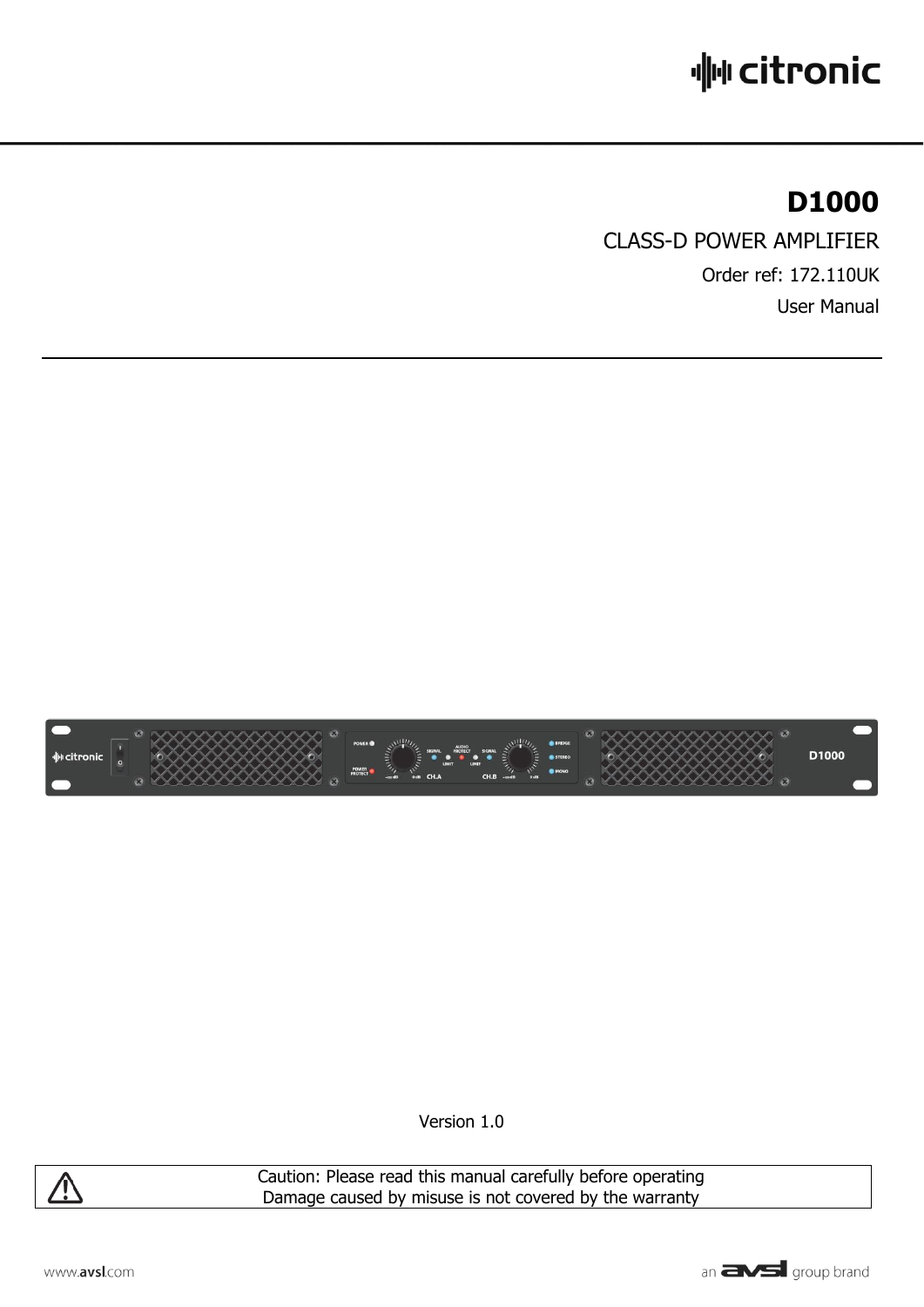#### **Introduction**

Thank you for choosing a Citronic D1000 power amplifier as part of your sound reinforcement system. Our new class-D circuit design provides an efficient amplifier within a compact and lightweight form factor. Please read this manual fully and follow the instructions to achieve the best results from your amplifier and to avoid damage through misuse.

#### **Warning**

To prevent the risk of fire or electric shock, do not expose any of the components to rain or moisture. If liquids are spilled on the casing, stop using immediately, allow unit to dry out and have checked by qualified personnel before further use. Avoid impact, extreme pressure or heavy vibration to the case. No user serviceable parts inside – Do not open the case – refer all servicing to qualified service personnel.

#### **Safety**

- Check for correct mains voltage and condition of IEC lead before connecting to power outlet.
- Ensure speaker leads are good condition with no shorted connections or damaged plugs.
- Check that the impedances of speaker loads do not exceed the minimum stated load for the amplifier.
- Do not allow any foreign objects to enter the case or through the ventilation grilles.

#### **Placement**

- Keep out of direct sunlight and away from heat sources.
- Keep away from damp or dusty environments.
- When rack-mounting, ensure adequate support for the base of the amplifier and firm fixings for the front.
- Ensure adequate airflow and do not cover cooling vents at the front and rear of the amplifier.
- Ensure adequate access to controls and connections.

#### **Cleaning**

- Use a soft cloth with a neutral detergent to clean the casing as required.
- Use a vacuum cleaner to clear ventilation grilles of any dust or debris build-ups.
- Do not use strong solvents for cleaning the unit.

#### **Front Panel**

**Rear Panel**



- 
- 2. Cooling vents do not cover or obstruct 7. AUDIO PROTECT indicator
- 3. POWER on indicator 8. Audio LIMIT indicators
- 4. POWER PROTECT indicator 9. CH.B output level control
- 
- 1. Power on/off switch 6. SIGNALpresent indicators
	-
	-
	-
- 5. CH.A output level control the state of the 10. Amplifier operating mode LEDs

#### 18 19 20 11 12 13 14 15 16 17 17 21

- 11. Input SENSITIVITY switch 0.775V / 1.00V / 1.44V 17. Cooling fan vents do not cover or obstruct
- 12. Amplifier MODE switch Bridge / Stereo / Parallel 18. CH.B output SPK connector
- 13. 75Hz LOW CUT filter on/off switch 19. BRIDGE mono output SPK connector
- 14. CH.A+B signal link output (XLR balanced/unbalanced) 20. CH.A output SPK connector
- 
- 16. CH.A+B signal input (XLR balanced/unbalanced)
- 
- 
- 
- 
- 15. GROUND Lift switch 21. IEC mains power inlet & fuse holder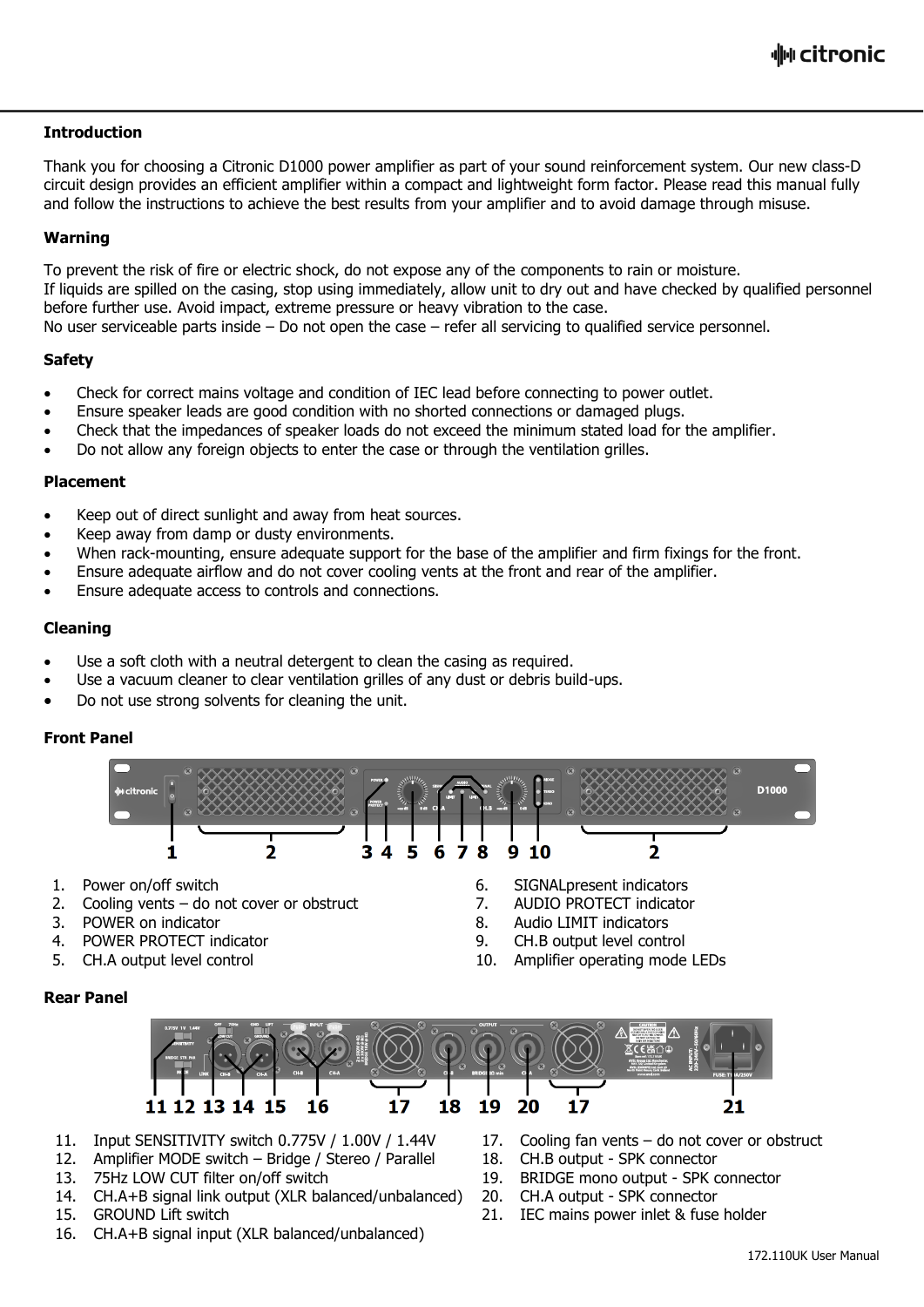#### **Operation**

Connect speaker cabinets to channel outputs  $(18, 20)$  using good quality Speakon<sup>®</sup> leads. (all speaker outputs from the D1000 are wired to pins  $1+/1-$ )

A single 8Ω or 4Ω speaker may be connected to each channel or 2 x 8Ω speakers connected in parallel may be connected to either output as a 4Ω pair. **WARNING – The combined load on either channel must be no lower than 4Ω.** Also ensure that the speaker cabinets can handle the power output from the amplifier based at that impedance.

The rear panel has a MODE switch (12), which determines the way that the amplifier operates, indicated by 3 LEDs on the front panel (10). The standard operating mode is **STEREO**, with each input feeding its relevant speaker output.

**PARALLEL** mode sums both inputs together in mono so that each amplifier channel receives a mix of both inputs.

Alternatively, both channels can be combined to drive a single load at higher power by selecting **BRIDGE** mode. In this mode, the input is on channel A and the output is from the BRIDGE output SPK connector (19). **WARNING – The minimum load for BRIDGE mode is 8Ω.**

Above the MODE switch is a SENSITIVITY switch (11), which has 3 settings for different input levels. The standard setting is 0.775V, with further settings for 1.00V and 1.44V - higher settings reduce the input sensitivity.

Above the CH.B Link Output XLR is a 75Hz LOW CUT filter switch (13). When active, this filter removes frequencies below 75Hz to avoid wasted power in full range cabinets that cannot reproduce these low frequencies.

Above the CH.A Link Output XLR is a GROUND switch (15) which can isolate the signal ground from mains Earth. This can sometimes help to cure mains hum caused by Earth loop connections. If there is 'hum' in the audio, try the LIFT setting. The normal setting for this is GND, where both signal ground and mains Earth are connected.

Connect each signal input from mixer or other line level source to the CH.A and CH.B inputs (16) on the rear panel using good quality signal leads. Depending on output level of the mixer, select the appropriate sensitivity on the rear panel. Wiring for balanced or unbalanced inputs are as follows…

| <b>Signal</b> | <b>Signal</b> | I (GND)       | Unbalanced wiring                   |
|---------------|---------------|---------------|-------------------------------------|
| hot +         | cold -        | Ground        |                                     |
| Pin 2         | Pin 3         | $Pin_{\perp}$ | Pin<br>Pin<br>combined<br>to ground |

Each channel input also has a corresponding XLR link output (14) for linking onto further amplifiers, as necessary.

XLR inputs and link outputs for each channel are wired in parallel, allowing signal to be cascaded over several amplifiers.

Connect the amplifier to a mains supply (21), ensuring the IEC lead is earthed, in good condition and connected securely. With CH.A + CH.B controls (5, 9) turned fully down, switch on the power to the amplifier (1). The power indicator will light (3). This unit has a "soft-start" function which makes some checks before engaging power to the amplifiers, which may take a few seconds.

With the mixer (or other signal source) levels turned down, gradually increase the amplifier's  $CH.A + CH.B$  controls to the required level (normally full) and then gradually increase the signal level from the mixer or sound source until sound can be heard through the speakers and then continue increasing up to the required level.

Each channel has LED indicators to show when the signal (6) is present and operation of the inbuilt audio limiter (8), which engages automatically when the output reaches the peak power level to help avoid overload to the speakers.

Additional LEDs indicate operation of the internal protection circuitry for the Power supply (4) and the Audio circuitry (7) When either of these LEDs is lit, this means that there is a fault in the system and the amplifier has shut it down to protect itself and other connected equipment. Switch the power off and disconnect other equipment before re-checking connections and equipment.

If the PROTECT LEDs stay lit, refer the amplifier to a qualified service engineer.

Before powering down, turn the channel gain controls fully down to avoid loud noises when powering down.